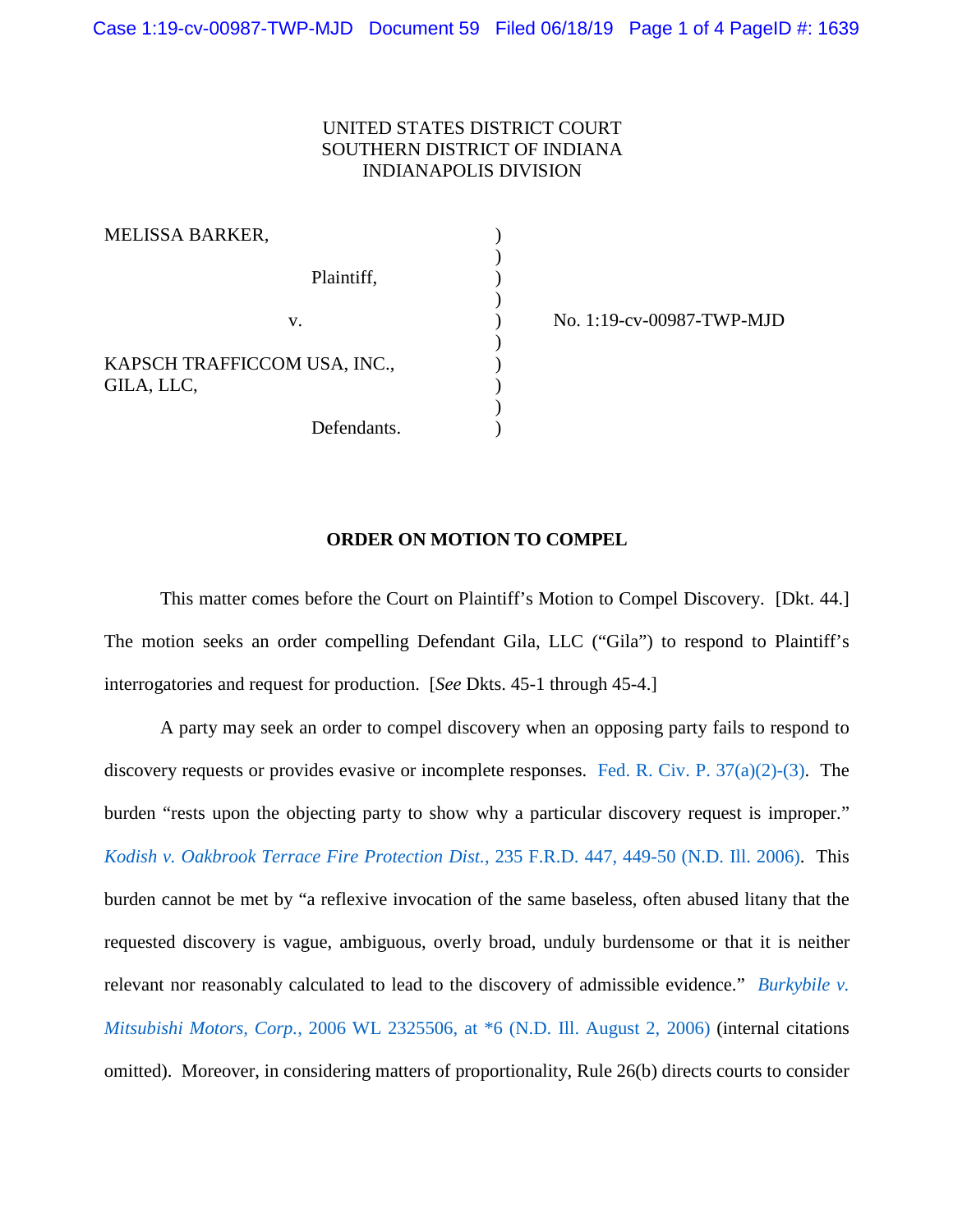"the importance of the issues at stake in the action, the amount in controversy, the parties' relative access to relevant information, the parties' resources, the importance of discovery in resolving the issues, and whether the burden or expense of the proposed discovery outweighs its likely benefit."

## [Fed. R. Civ. P. 26\(b\)\(1\).](https://www.westlaw.com/Document/NCBF83860B96411D8983DF34406B5929B/View/FullText.html?transitionType=Default&contextData=(sc.Default)&VR=3.0&RS=da3.0)

Before proceeding to the merits of Plaintiff's motion, the Court must first address the Preliminary Statement and General Objections asserted by Gila in its responses. [Dkt. 45-3 at 1-4; Dkt. 45-4 at 1-4.] When a party raises objections to discovery requests, the objecting party bears the burden to explain **precisely** why its objections are proper given the broad construction of the federal discovery rules. *[In re Aircrash Disaster Near Roselawn, Inc. Oct. 31, 1994](https://www.westlaw.com/Document/I12c5606a565e11d9bf30d7fdf51b6bd4/View/FullText.html?transitionType=Default&contextData=(sc.Default)&VR=3.0&RS=da3.0&fragmentIdentifier=co_pp_sp_344_307)*, 172 F.R.D. 295, 307 [\(N.D. Ill. 1997\);](https://www.westlaw.com/Document/I12c5606a565e11d9bf30d7fdf51b6bd4/View/FullText.html?transitionType=Default&contextData=(sc.Default)&VR=3.0&RS=da3.0&fragmentIdentifier=co_pp_sp_344_307) *see also Cunningham v. Smithkline Beecham*[, 255 F.R.D. 474, 478 \(N.D. Ind. 2009\).](https://www.westlaw.com/Document/I30ef04ccf2c611ddb5cbad29a280d47c/View/FullText.html?transitionType=Default&contextData=(sc.Default)&VR=3.0&RS=da3.0&fragmentIdentifier=co_pp_sp_344_478)

Thus, general objections to discovery requests that merely recite boilerplate language without explanation do not meet this burden, and courts within the Seventh Circuit consistently overrule them or entirely disregard such. *Se[e Novelty, Inc. v. Mountain View Mktg.](https://www.westlaw.com/Document/I64aa7df0c3b711de8bf6cd8525c41437/View/FullText.html?transitionType=Default&contextData=(sc.Default)&VR=3.0&RS=da3.0&fragmentIdentifier=co_pp_sp_344_375)*, 265 F.R.D. 370, 375 (S.D. Ind. [2009\)](https://www.westlaw.com/Document/I64aa7df0c3b711de8bf6cd8525c41437/View/FullText.html?transitionType=Default&contextData=(sc.Default)&VR=3.0&RS=da3.0&fragmentIdentifier=co_pp_sp_344_375) ('"general objections' made without elaboration, whether placed in a separate section or repeated by rote in response to each requested category, are not 'objections' at all—and will not be considered"); *Burkybile*[, 2006 WL 2325506,](https://www.westlaw.com/Document/I8576c45d294f11db80c2e56cac103088/View/FullText.html?transitionType=Default&contextData=(sc.Default)&VR=3.0&RS=da3.0) at \*9 (overruling boilerplate objections made generally and without elaboration).

Gila's "kitchen sink" Preliminary Statement and General Objections, and in fact, general objections by their very nature, make no attempt to articulate a basis specific to a request. As other Seventh Circuit district courts have noted, "[m]aking general objections is a dangerous practice, as the party who offers such general objections runs the risk of having them summarily denied." *[Avante Int'l Tech., Inc. v. Hart Intercivic, Inc.](https://www.westlaw.com/Document/I5961e8bd240811dd8dba9deb08599717/View/FullText.html?transitionType=Default&contextData=(sc.Default)&VR=3.0&RS=da3.0&fragmentIdentifier=co_pp_sp_999_2)*, 2008 WL 2074093, at \*2 (S.D. Ill. 2008). This is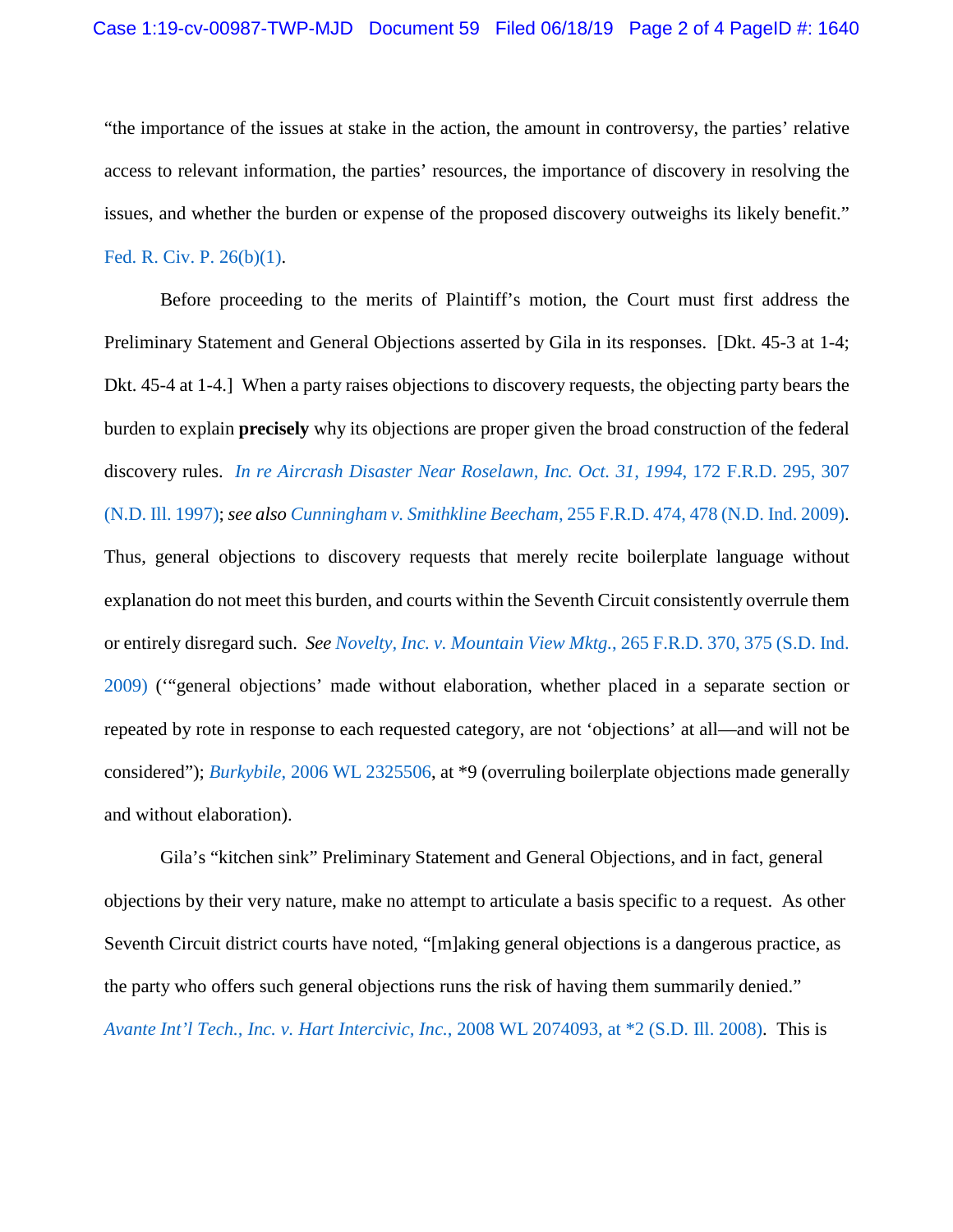precisely what the Court will do here. Gila's Preliminary Statement and General Objections are **OVERRULED** in their entirety.

 Further, when the objecting party raises nonspecific, boilerplate objections without clearly explaining how the request is objectionable, courts should overrule the objections in favor of broad discovery, pursuant to the federal rules. *Novelty*[, 265 F.R.D. at 375](https://www.westlaw.com/Document/I64aa7df0c3b711de8bf6cd8525c41437/View/FullText.html?transitionType=Default&contextData=(sc.Default)&VR=3.0&RS=da3.0&fragmentIdentifier=co_pp_sp_344_375) (holding that boilerplate objections without explanation are deemed waived); *[McGrath v. Everest Nat. Ins. Co.](https://www.westlaw.com/Document/I9c15d75f437311dd9876f446780b7bdc/View/FullText.html?transitionType=Default&contextData=(sc.Default)&VR=3.0&RS=da3.0&fragmentIdentifier=co_pp_sp_4637_671)*, 625 [F.Supp.2d 660, 671 \(N.D. Ind. 2008\)](https://www.westlaw.com/Document/I9c15d75f437311dd9876f446780b7bdc/View/FullText.html?transitionType=Default&contextData=(sc.Default)&VR=3.0&RS=da3.0&fragmentIdentifier=co_pp_sp_4637_671) (staying the objecting party must specify why the discovery request is improper); *In re Aircrash*[, 172 F.R.D. at 307](https://www.westlaw.com/Document/I12c5606a565e11d9bf30d7fdf51b6bd4/View/FullText.html?transitionType=Default&contextData=(sc.Default)&VR=3.0&RS=da3.0&fragmentIdentifier=co_pp_sp_344_307) (noting that the federal discovery rules should be construed liberally and broadly).

 While the pendency of Defendants' motion to stay discovery did not serve to actually stay discovery in this matter (just as Defendants' motion to dismiss does not effect the dismissal of this action pending a ruling on the motion), Gila primarily objected to Plaintiff's discovery requests on the basis of that pending motion to stay. The motion to stay discovery has been denied. Consequently, that objection has been resolved.

While Gila's responses attempt to assert substantive objections, the vast majority of those objections are baseless, unsupported boilerplate objections that have no merit. While the Court could address and dispose of those objections in detail, it will refrain from so doing at this juncture. Instead, the Court will exercise its discretion to **GRANT IN PART** and **DENY IN PART** Plaintiff's motion to compel.

 As noted above, Gila's Preliminary Statement and General Objections are **OVERRULED** in their entirety. Gila is hereby ordered to provide a substantive response to Plaintiff's discovery requests **within fourteen days of the date of this order**. Gila's response should take into consideration the guidance provided herein and any objections that are maintained should be